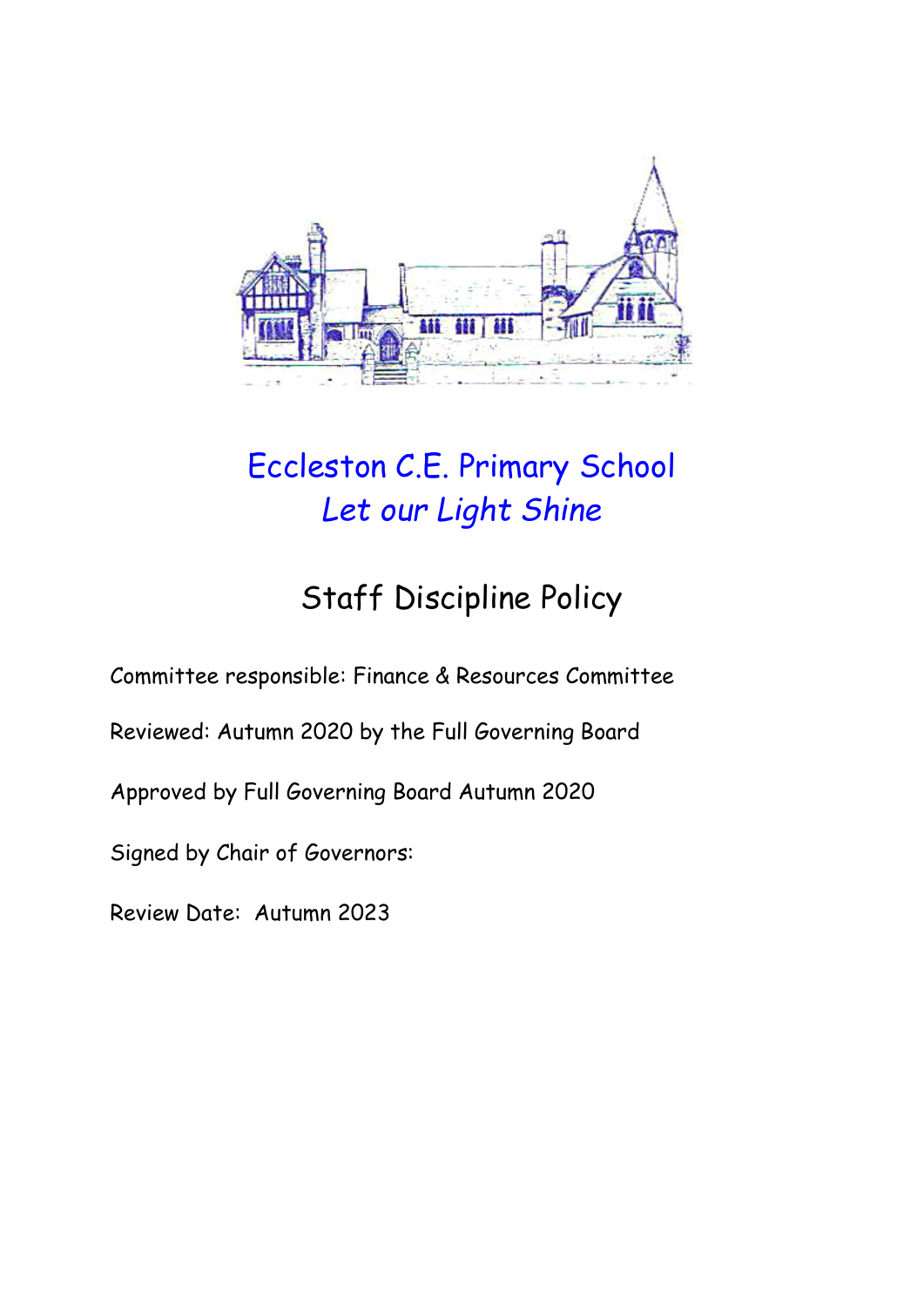

# **CHESHIRE WEST AND CHESTER COUNCIL ECCLESTON CE PRIMARY SCHOOL**

# **SCHOOLS HUMAN RESOURCES**

# **SCHOOL STAFF DISCIPLINARY POLICY**

#### **1. Introduction**

- 1.1 A disciplinary policy, supported by a robust procedure, is the means by which rules are observed and standards are maintained which are necessary for the efficient and safe performance of work and for the maintenance of satisfactory working relations within Eccleston CE Primary School.
- 1.2 This policy and related procedure are intended to ensure that all employees are treated fairly and consistently. Whilst the ultimate sanction of dismissal can be applied for continual misconduct (or for gross misconduct), it is also an intention of the procedure to bring the consequences of misconduct or inadequate performance to the attention of the employees concerned so that they can improve their conduct and avoid disciplinary sanction.

### **2. Scope/Application**

- 2.1 The Policy and associated Disciplinary Procedure applies to all staff (Headteacher, teachers and support staff) of Eccleston CE Primary School.
- 2.2 Support Staff in their Probationary Period are subject to the provisions of that procedure only.
- 2.3 The responsibility for the application of this policy and related procedure lies with the Headteacher or Governing Board, as appropriate, who will have the authority to impose any of the sanctions laid down in the procedure

#### **3. Aims/Principles**

- 3.1 The School aims to ensure that it:
	- Promotes fairness and equality in the treatment of individuals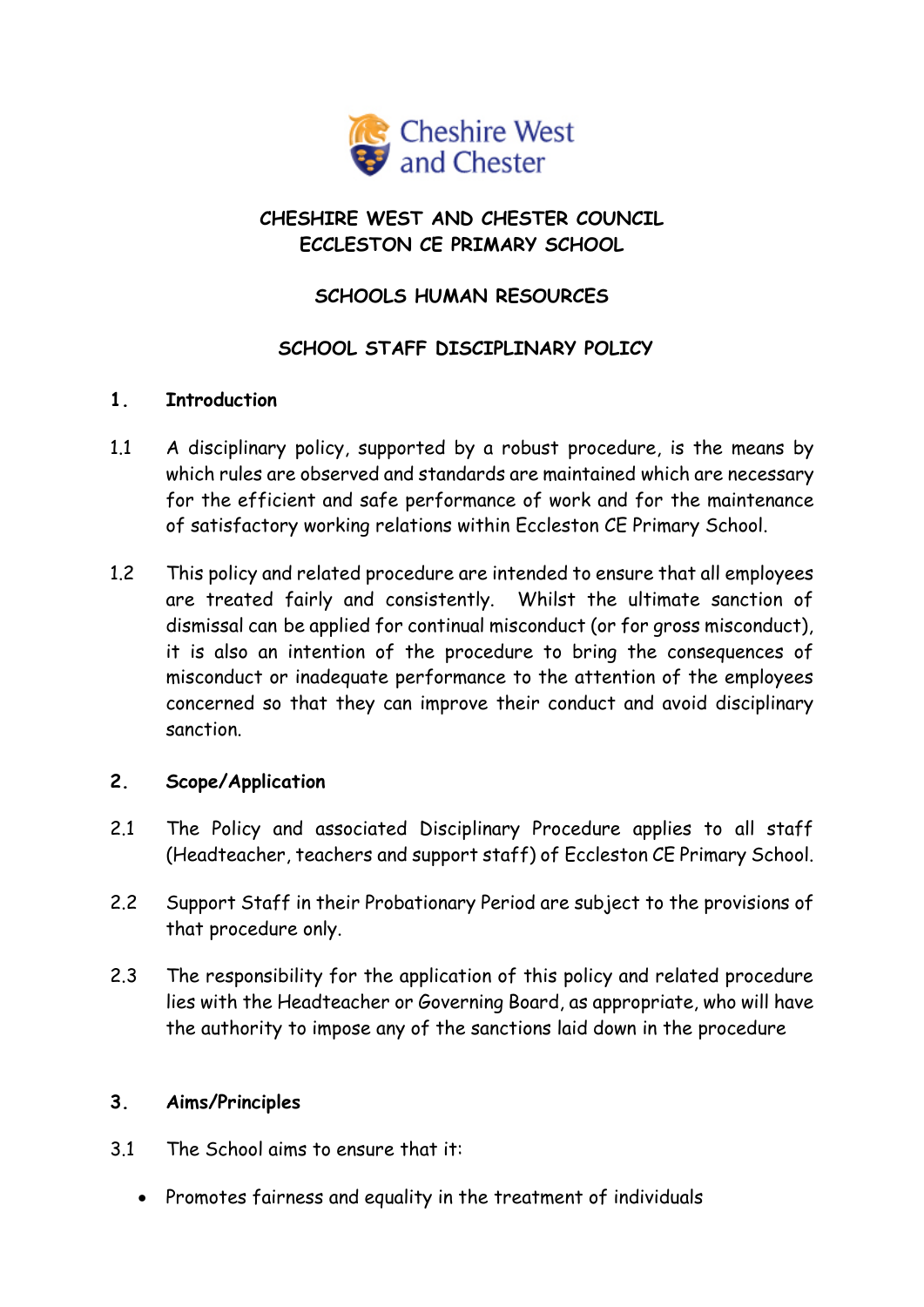- Applies any disciplinary action in a consistent manner
- Only applies a disciplinary sanction after full and careful investigation of the facts and after employees have had the opportunity to be represented and present their case
- Takes the circumstances of each case fully into account
- Gives consideration to the employee's past record
- Considers the need to act reasonably in all the circumstances
- Only applies progressively more severe penalties to those employees who have failed to respond to disciplinary action
- Provides a sufficient and effective means of dealing with cases of serious and gross misconduct. Appendix 1 sets out some examples of behaviours that may be considered to amount to gross misconduct.
- Informs employees fully and promptly of any allegations made against them and of the progress of any investigations into the allegations
- Adheres to the ACAS Code of Practice on Disciplinary and Grievance Procedures.

# **4. Policy**

- 2.1 At all stages of the procedure account will be taken of the need to satisfy the tests of reasonable and natural justice.
- 2.2 No disciplinary action will be taken against an employee until the facts of the case have been established by conducting an investigation and consideration has been given to the reasonableness of the proposed action in all the circumstances.
- 2.3 No employee will be dismissed for a first disciplinary offence unless it is a case of gross misconduct.
- 2.4 Employees will have the right to be accompanied at disciplinary and appeal hearings by an accredited trade union official or work colleague and to call their own witnesses.
- 2.5 Witnesses who have provided a statement may be requested to attend the hearing and answer questions from the panel and representatives
- 2.6 Employees will be given a written explanation for any formal disciplinary action taken and informed of the improvements that are required of them.
- 2.7 There will be a right of appeal.
- 2.8 Issues will be dealt with thoroughly and as promptly as possible, within agreed and appropriate timescales.
- 2.9 Proceedings, witness statements and records will be kept confidential and in accordance with the requirements of the Data Protection Act.
- 2.10 No action under this procedure, including suspension will take place in respect of an officer who is an accredited representative of a trade union, and whose status has been notified to the school in writing, until the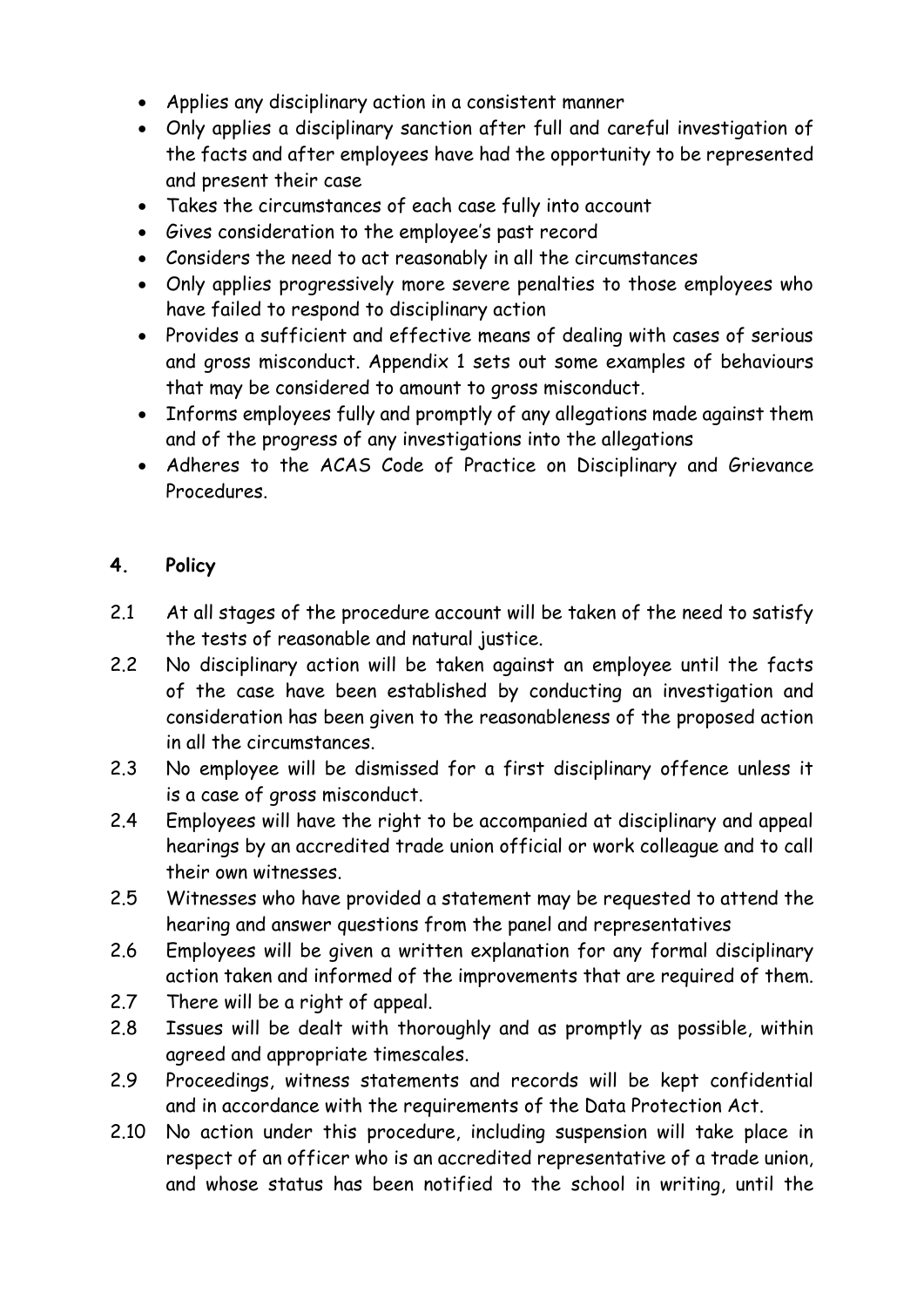circumstances of the case have been discussed with a full time official of the trade union concerned.

- 2.11 Reasonable adjustments will be made to enable employees with specific needs to fully participate in hearings and respond to any allegations made against them.
- 2.12 The Council/School has the legal right to recover from employees or former employees, through any appropriate mechanism, any losses which result from fraud or irregularity carried out by the employee or former employee.

# **5. Definitions**

- 5.1 Circumstances that may lead to an employee being subject to the disciplinary procedure are deliberate (wilful or negligent) breaches of discipline/acts of misconduct, which are considered sufficiently serious to warrant formal investigation. Such breaches may be single events (which may or may not amount to gross misconduct), or persistent minor breaches which the normal management process has failed to prevent or to rectify.
- 5.2 It is impossible to prescribe a common set of disciplinary standards covering all aspects of employment but the examples contained within the Disciplinary Procedure may, depending on the circumstances, be considered as gross misconduct, and may therefore result in dismissal. This list is neither exclusive nor exhaustive.
- 5.3 Gross misconduct is misconduct serious enough to destroy the employment contract between the employee and the employer and to make trust and a further working relationship impossible.

### **6. Relationship with grievance and capability procedures**

- 6.1 If at any stage in proceedings it becomes apparent that the matter is actually one of capability rather than discipline, it is appropriate to switch to the application of the Capability Procedure.
- 6.2 It will normally be appropriate to deal with any grievance related to the case at the disciplinary hearing or as part of an appeal. However if the employee's grievance is that the action taken or contemplated is or would be unlawfully discriminatory consideration will be given to suspending the disciplinary process while the grievance is considered.

# **7. Equality Act 2010**

7.1 In accordance with its Public Sector Equality Duty, the Governing Body of *(name of school)* has given due regard to equality considerations in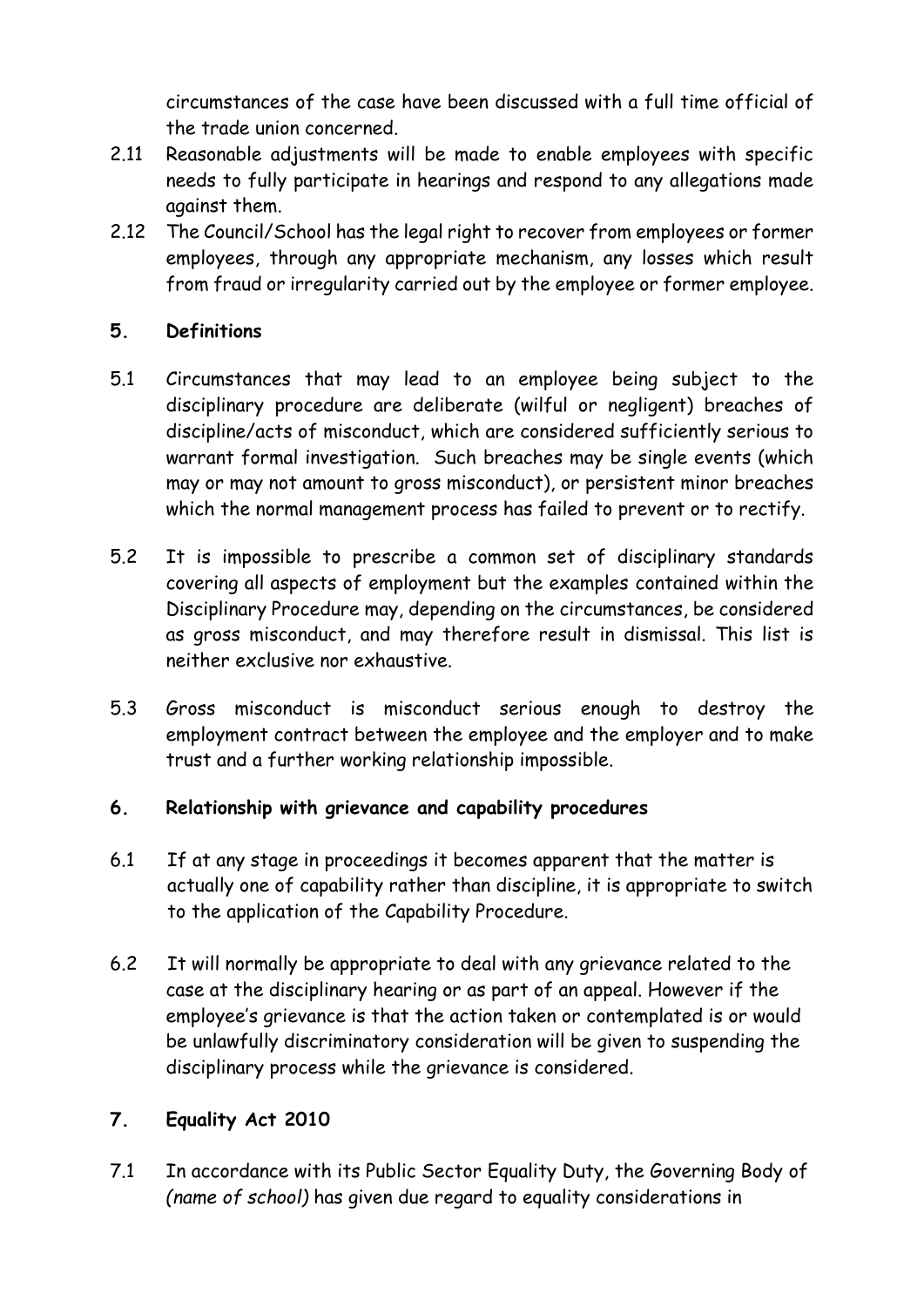adopting this policy/procedure and is satisfied that its application will not impact adversely on members of staff who have a protected characteristic (age, disability, gender reassignment, marriage and civil partnership, pregnancy and maternity, race, religion or belief, sex and sexual orientation) within the meaning of the Equality Act 2010.